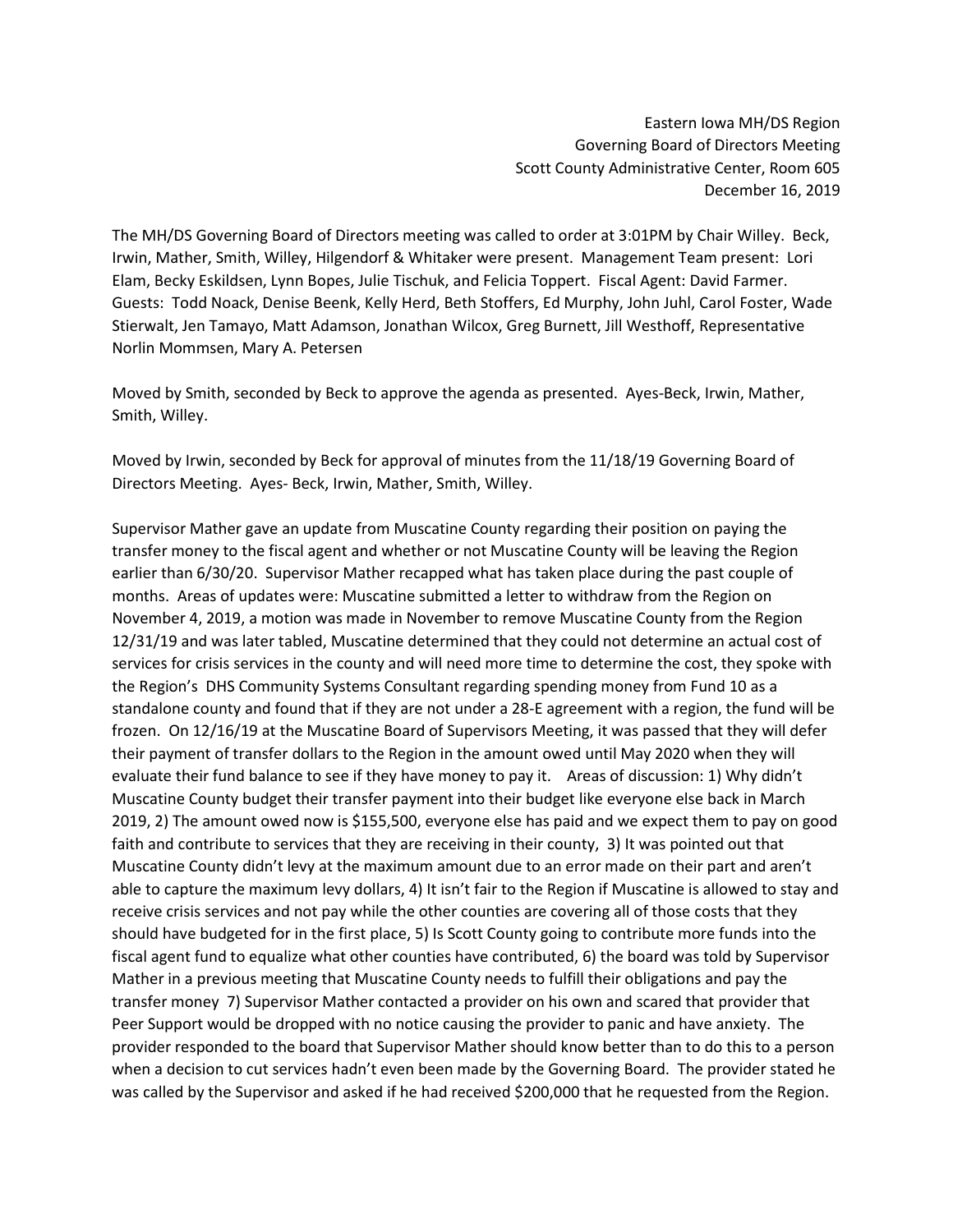The provider stated he had not. Supervisor Mather then told the provider that peer support was going to be cut without any notification. Supervisor Mather claims he did not state those things the way it was being described 8) Supervisor Mather updated the board that he attended a management team meeting and wanted to share to the board that the team is not sharing all data with them to assist with board decisions regarding services and cost. Ken Beck proposed to have a special meeting to vote Muscatine out of the Region. Supervisor Mather asked that DHS be present at that meeting. Chair Willey noted Mather's request. All were in consensus to meet this week.

David Farmer, Fiscal Agent, presented the Statement of Revenues, Expenditures and Changes in Fund Balances sheet ending 11/30/19 to the Governing Board. David reviewed the current statement and let the board know that the Region has collected \$4,988,670.00 in revenue through the levies and miscellaneous fees and has had \$4,237,138.00 to date in expenditures. David let the board know that he will be able to finalize FY19 numbers from each county using the figures submitted to the Department of Management on  $11/30/19$ . David reviewed the Fund Flow Analysis- $2<sup>nd</sup>$  Amendment with the board. David shared that the Fiscal Agent Fund analysis is indicting a negative balance of \$810,595.00. The deficit is related to the uncertainty of Muscatine Co. paying transfer dollars and contract utilization. David let the board know that in order to bring the Region fiscal fund balance to \$0, the board will need to consider requesting Scott County to contribute more than the planned per capita funding level for 2020, A potential transfer of \$885,000 from Scott Co. to the region would provide funds to the Fiscal Agent Fund and fund a return of funds to Clinton Co. to provide for ongoing services at the local level, and the transfer would project Scott County's fund balance at 10.66% of County plus regional expenditures. This would be an increase from the beginning of the fiscal year of a balance of \$433,125.00. Areas of discussion: 1) If Scott County contributes an extra payment to the Region how will that help to move toward equalization between the counties and get through the FY20 budget, 2) levy amounts for Jackson and Cedar most likely will remain at 50-70% to help bring their fund balance in line with 40%, 3) Clinton Co. most likely will need a draw from the Region to cash flow into FY21, 4) if the fiscal agent fund is at \$0 going into FY21 how will the administration and service costs be paid for until levy dollars are collected in September/October, 5) new services will not be added until there is funding available, 6) if cuts to services are done in one county then all counties must follow. Supervisor Mather asked that the agenda item of requesting Scott County to pay an additional transfer to the fiscal agent fund be added to the special meeting. Chair Willey noted the request. Moved by Mather, seconded by Irwin to approve and place on file the financial reports. Ayes- Beck, Irwin, Mather, Smith, Willey.

CEO Lori Elam presented Service Realignment Options to the Governing Board for possible action within the Crisis Services Contract. Lori reviewed the handout with the Board. Lori, David Farmer, RYC, and the management team have reviewed each line of the contract to see where there may be potential savings and what services can be paused. Those services are: 1) Remove Telehealth services- initially it was felt that this was a service that can be reduced or eliminated because the usage has been low. After discussing this with the hospitals and ED Care Coordinators, there was a large response to keep this in place. 2) Adjustments to Community Care Coordinators- all FTEs were looked at and determined that this needs to be studied further to determine if there can be sharing within the Region, etc. 3) a Co-Occurring Care Coordinator position in Clinton/Jackson Co.- this position has not been filled since 7/2019 and will not be filled at this time. 4) Crisis Hot Line- the State of Iowa has contracted with DHS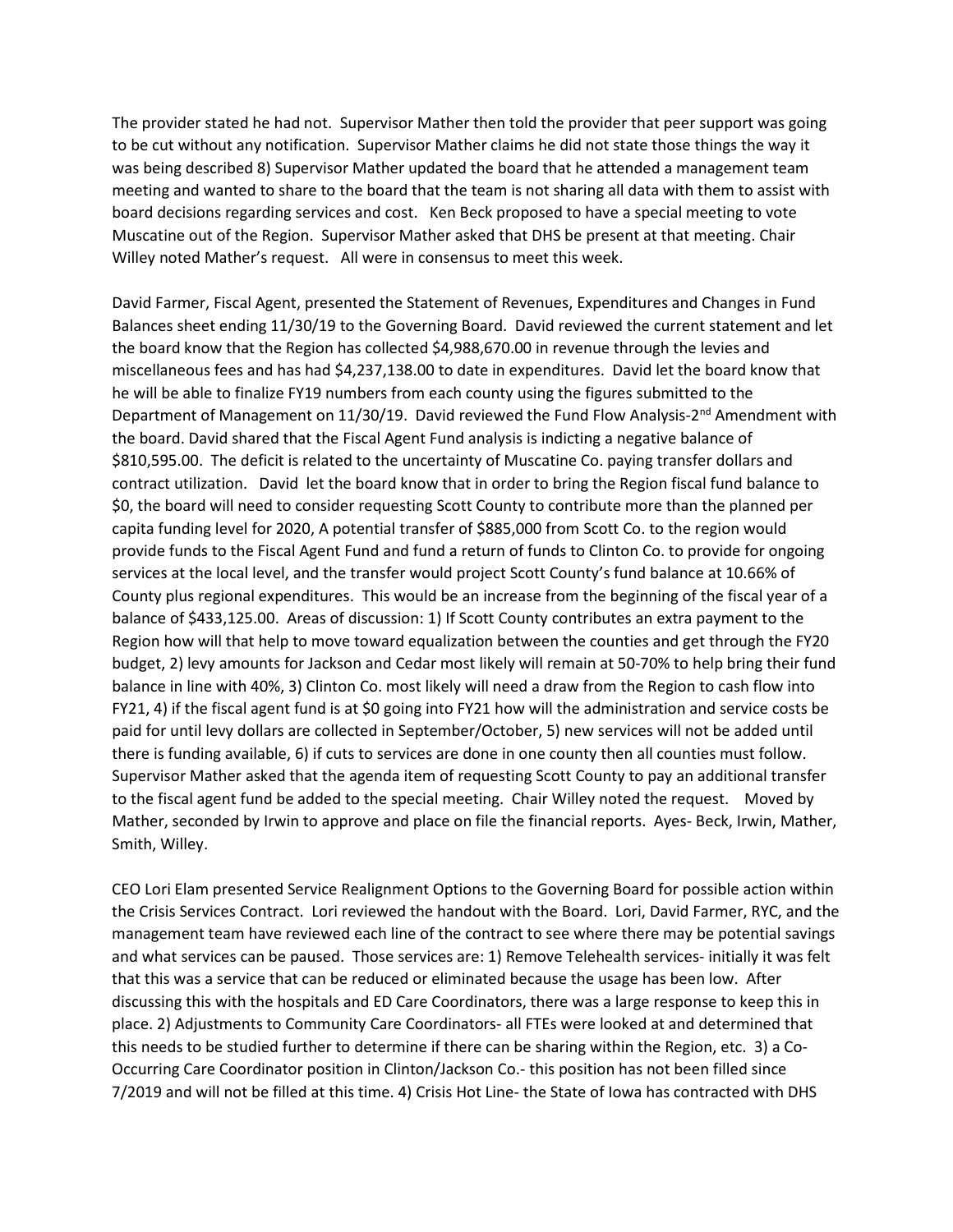and the Department of Public Health to have a statewide crisis line. There is no cost to the Region for this line 5) Crisis Administration RYC- reduction to an 8% Management Fee proposed and Vera French's CMHC Crisis Stabilization Residential bed Admin fee will be reduced to 10%. Lori clarified Supervisor Mather's comment earlier regarding not sharing all data with the Governing Board. She let the board know that at that meeting RYC brought two versions of the metrics to work through and the one was not shared because that was a sample metric packet of what the system would look like with all of the cuts and how that impacts our data. Lori shared that she would recommend realigning options #3-6 with a savings of approximately \$190,000.00. The changes would be retroactive to the contract start date of 7/1/19. Discussion held. Moved by Smith, seconded by Mather to approve the FY20 Service Realignment Options #3-6 within the Crisis Services Contract. Ayes- Beck, Irwin, Mather, Smith, Willey.

Jill Westhoff, Robert Young Center, reviewed the November 30, 2019 Income Statement with the board. Jill reviewed with the board the following: Bridge Appointments will end this month and billing will wrap up in January 2020. In the Peer Support Drop In line item the regular payment was made to Life Connections, MCSA's total peer expenses for build out/startup/ operational were paid in November and they will need to budget accordingly for the remainder of the year. There will be no more funding for this available. This excludes salaries and benefits for them. Crisis Stabilization Residential expenses have been booked for November due to not receiving the invoices from them yet. Mary A. Petersen, Robert Young Center, presented the metrics to the board. Areas discussed: mobile crisis was used in each county and noted that 11 kids and 45 adults used the service, there were 9/89 out of Region committals- 5 adults and 4 children with one adult being appropriately placed while the rest left due to no bed availability, Peer Drop In Services saw 394 people for the month, 10 people were admitted to Crisis Stabilization Residential, regular meetings are scheduled with service providers to work together in the crisis system. Supervisor Irwin wondered if there could be a way to track the availability of stabilization beds and keep the referring providers aware on a regular basis. Mary let the board know that Foundation 2 is able to check in with the provider to get a bed count each day to know if that service is available for referrals. Discussion was held.

CEO Lori Elam presented the FY19 Annual Report for approval. Lori let the board know that it has been sent to DHS for review. They have received it back due to being off \$2 in the financial section. This was corrected. Areas Lori highlighted in the report: all of the regions have decreased fund balance from 122 million to 99 million, unduplicated paid claims saw an increase from 2457 in FY18 to 2644 in FY19, the unduplicated count of individuals increased in FY19 from 3547 to 4054, RCF service usage declined from 132 in FY18 to 121 in FY19, and some of the numbers reported in the report appear to be low for the service being provided. This is due to crisis services being utilized and paid for by the Region and not through the claim process in CSN. Lori let the board know that the report needs board approval, advisory board committee approval and then DHS approval. Discussion held. Moved by Beck, seconded by Irwin to approve the FY19 Annual Report. Ayes-Beck, Irwin, Mather, Smith, Willey

Lori presented the CEO Report to the board. Lori spoke about the Eastern Iowa MHDS Region at the Children's State MH Board meeting, she met with the DHS Director and a few Legislators regarding the struggle to pay for the Children's Mental Health Services when the Region has no money. She was able to share the story of the Region and how we have come to this point.